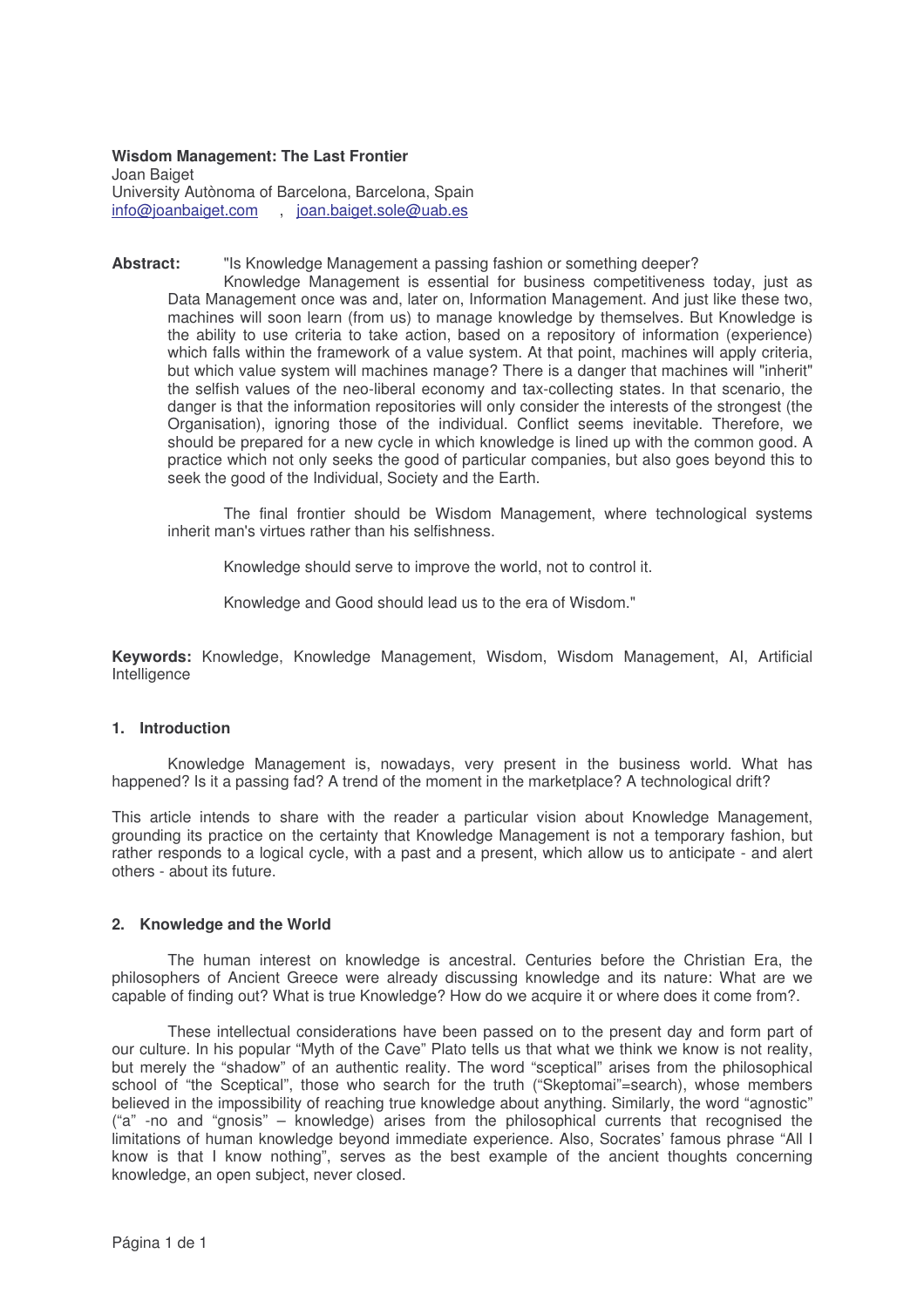Philosophically, "to know" is to gain access to the Truth, which is understood as the ultimate reality of things. And knowledge is the verification of that reality.

But, what is truth? It was said that truth was the "adaptation of thought to reality." But we have had to accept that we cannot get to know the ultimate reality of things, so we have concurred by saying that the truth is an "agreement between criteria," an agreement in which our particular truths are brought closer to build a common one which we can use as a reference.

#### **3. Knowledge and Personhood**

A human being receives stimuli from the outside world, which cross the perceptive filters of the senses and become "data". This data crosses the conceptual filters we have developed and becomes information. The necessary context to frame our resulting behaviour is set up on the one hand by our experience and learning form a repository of information and, on the other, by a value system, which we store in our mind, where morality (the praxis according to group customs) and personal ethics reside. When we "act", we do it in a holistic manner according to our knowledge, to the above-mentioned information, to mental diagrams and to our personal value systems. This is how we interpret the world, and that determines our decisions at every moment. Knowledge is what helps us to "decide" to take one action or another.



Fig.1 The Agent in the world (Source: Agustí Canals, Max Boisot)

We can consider that a Person's Knowledge, beyond mere content, is defined as the capacity of opinion which impels us to act according to our "truth" about things.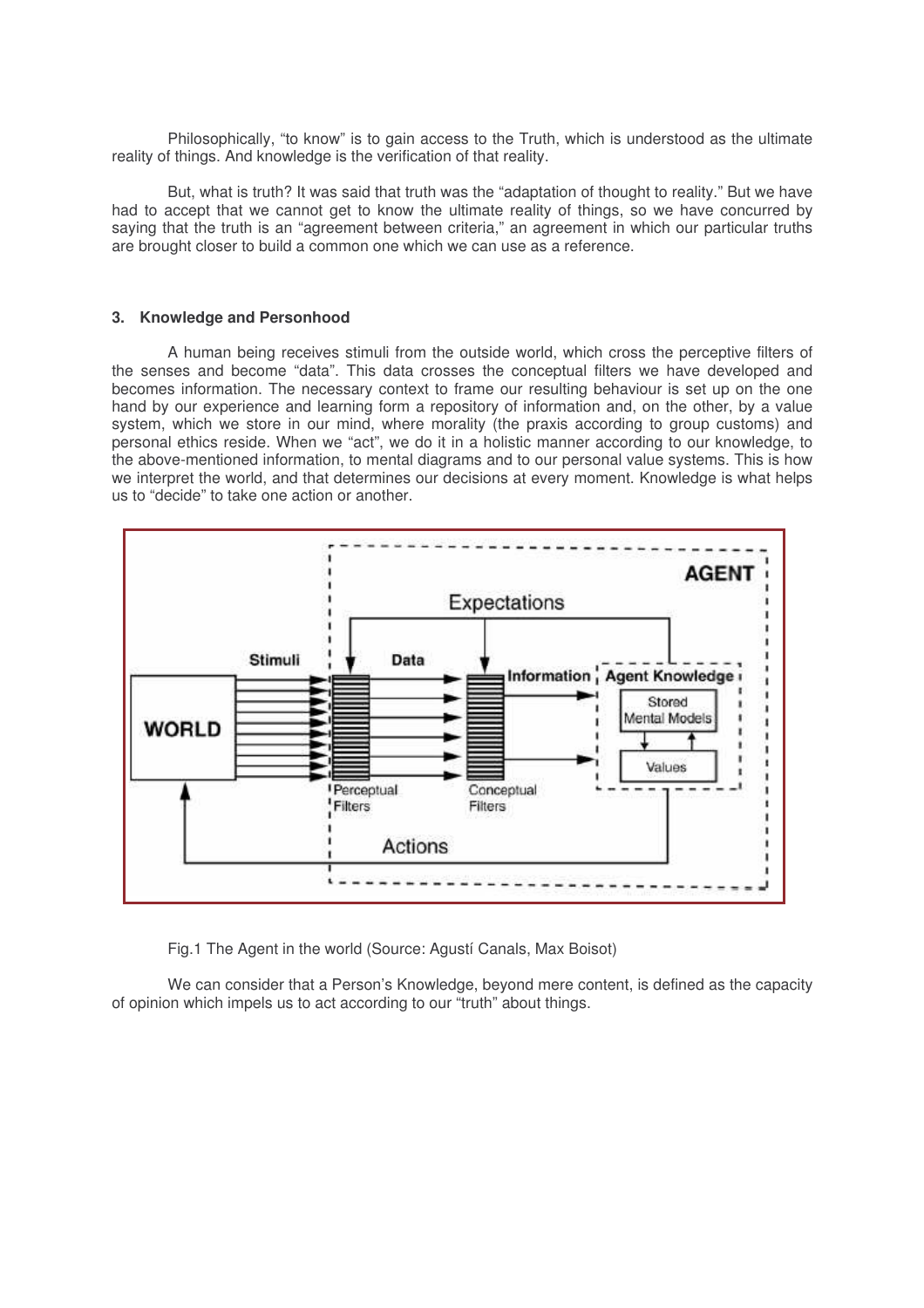# 4. **Knowledge and the Symbolic World**

We can acquire knowledge about the real world by "experimenting" directly in it. We are then capable of generating new knowledge by 'thinking' according to our past experiences and knowledge, and we are capable of transmitting the acquired knowledge by "teaching", through contributions to a symbolic world, as when we write a book, for example We can then acquire knowledge by "learning" from the symbolic world without having to experiment in the real world, by reading a book that explains how to plant a tree, for example. We can also transmit our knowledge by "applying" it in the real world, in other words, by placing it there as a form of evidence: an arc whose central piece, shaped like an inverted trapezium, supports it. This attests to man's knowledge about universal laws of physics.

Therefore, a real world and an individual knowledge of it exists in each one of us and, on the other hand, we generate a symbolic world where we share our individual knowledge, so it can be helpful to others. It is important that the Symbolic World be truthful in relation to the Real World, in order for us to enjoy the advantages, or not, from that knowledge. If it is not, we will act against reality, and not in consequence with it.



Figure 2. Reality and Knowledge (Source: Joan Baiget)



Figure 3. Knowledge AGT Model (Source: Joan Baiget)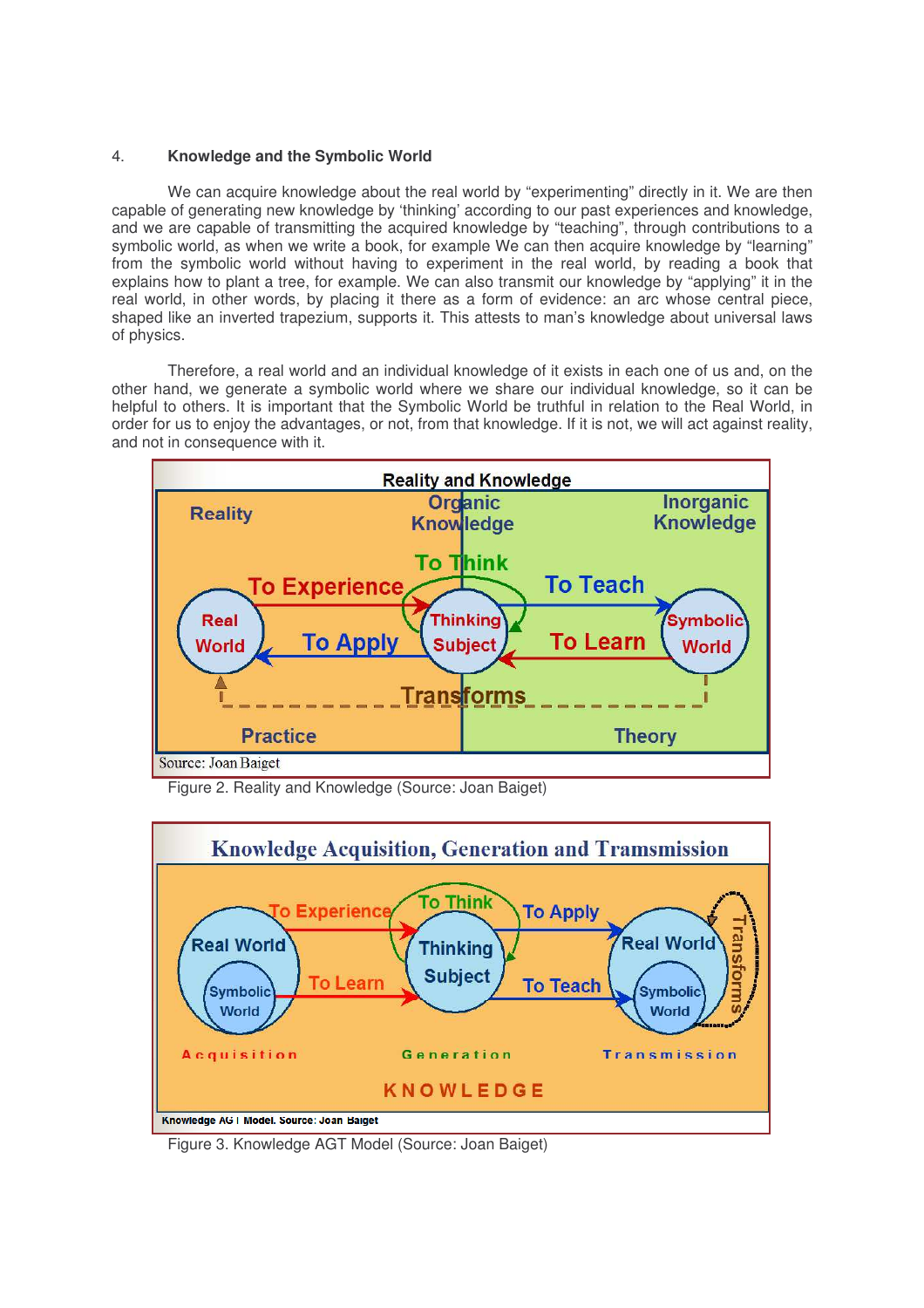## **5. Organizations and ITC (Information Technologies and Communications)**

The development of organizations in modern society  $-$  among them companies  $-$  is being achieved with two defining characteristics: growth and geographic dispersion. Globalisation results in companies of a growing number of individuals (employees, partners, associates, etc.) with an increasingly extended geographic presence. There is a third factor apparent in this development: the speed with which things happen. Everything is accelerated. In a global market, with information on products and services in real time, in a world communicated physically and virtually, everything happens faster, by force of law. This set of facts has generated growing needs within companies for information, on the one hand, and communications on the other.

It is, therefore, not a surprise that nowadays we see ICT (Information and Communications Technologies) as the indispensable allies of organizations, and now we cannot imagine businesses without their presence and support.

In spite of the great dependency of companies on ICT and of the huge transformation capacity they have, their history is a very short one. ICT have recently entered into organizations and have taken on even more complex functions, and in a short time have shaped alternate stages between technology and management.

#### **6. Stages of Informatics**

Only 40 years ago, those companies which started to use a 'computer' in their management obtained considerable competitive advantages in relation to the rest. The reason for this was that they were able to process data faster than their competitors. However, this was solely about "processing data". Computers were merely big calculators. It is no surprise that the person responsible for the technological area, around the 1970s, was named "EDP (Electronic Data Processing) Manager", indicating this mechanical process of treatment of data.

After this period, the need to organize the increasing data processed by companies, the new technological advances (like the use of databases) and the generalized use of informatics by companies gave rise to a management period, which was distinguished for obtaining information and no longer for the processing of data — the differentiating factor for competitiveness. The job title of the person responsible for the area became 'MIS' (Manager of Information Systems), pointing out the greater importance of information in relation to data. We were in the 1980s.

More or less in the 1990s, machines already managed a lot of information in a wellcoordinated manner. A new technological revolution, based above all on the capacities of communication, changed the panorama again, and once more technology as such seemed as though it could deliver competitive advantages. Pioneer companies implement data lines linking their locations, using video conferencing and the Internet, etc. In a natural and logical process, the job title of the person responsible for the area changes once again, and now companies recruit an "IT (Information Technologies) Manager". The pendulum has returned the leading role to Technology within companies.

But the countless technological advances, apart from resulting in important benefits to companies, have produced a certain chaos, because technology changes too quickly and it becomes difficult to assimilate. A lot of projects fail or multiply their costs in time and money. In addition to that, the growing social complexity and the transformation of companies into a galaxy of collaborations and dependencies shape a complex structure, which strains the daily management and control of organizations. In this situation, a last hope appears: there are voices that demand, over and above technology, a Management of Knowledge.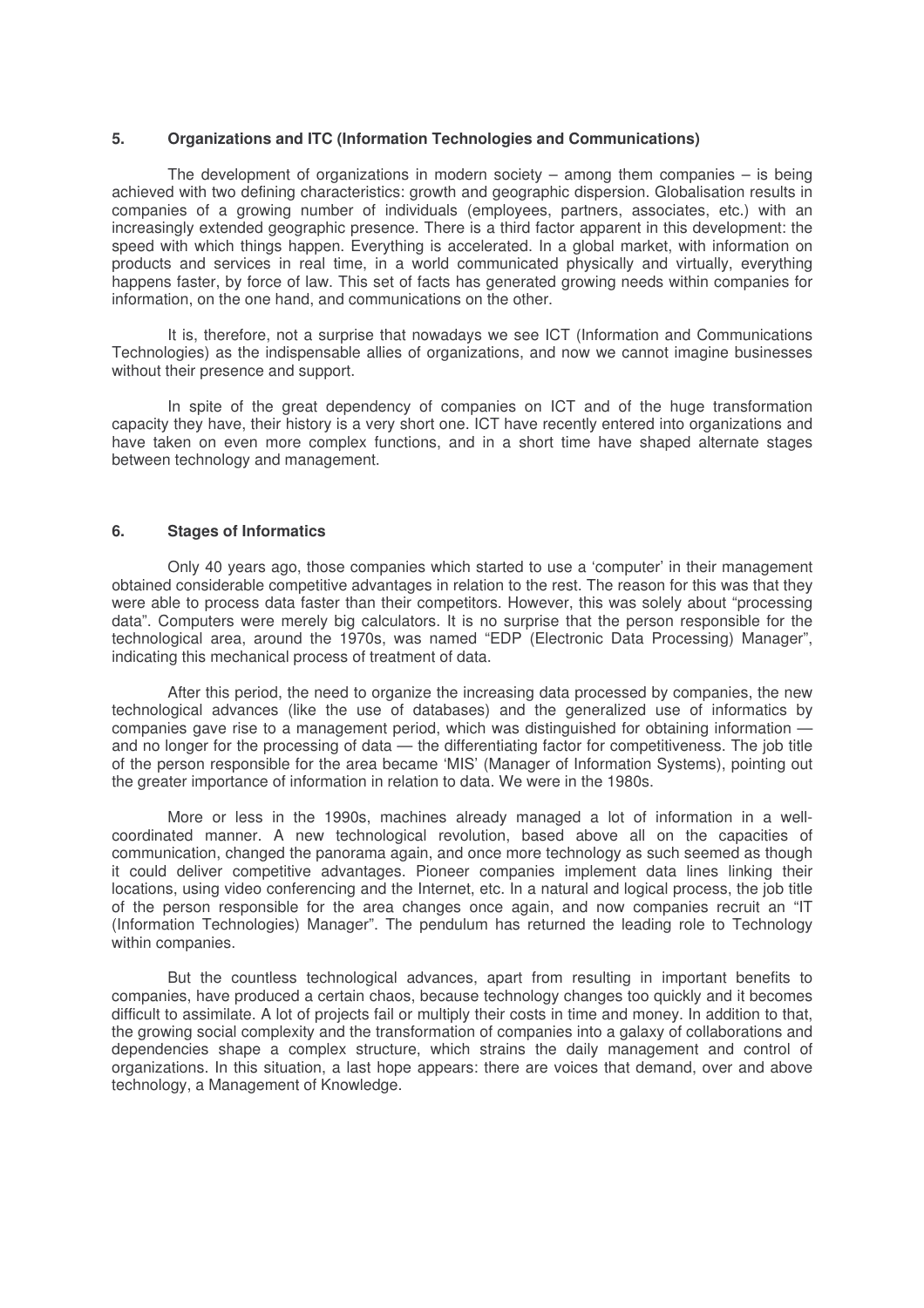In the 2000 decade, Knowledge Management bursts on the scene as a challenge and as a need within companies. A job title has emerged in the business scene, the CKO (Chief Knowledge Officer), who has never been responsible for computers area, like his predecessors. But the implementation of Knowledge Management policies or departments has frequently created frustration and achieved very few results after considerable efforts and investment. Even so, Knowledge Management has been placed at the forefront of business needs to be able to compete. What is happening?

# **7. From Data to Knowledge**

If we observe this evolution in a retrospective manner, it is very easy to detect what has happened. In the first stage, we delegated Data Management to machines, and this was enough to gain competitive advantages, at least during a period of time. Subsequently, we needed to manage the information well, and we delegated the management of information to machines. Once this became generalised, Knowledge Management — in a complex and fast environment — proved that it could produce competitive advantages for companies. Also, this is being attempted in a new management cycle.

However, what happened with data and subsequently with information may occur in the near future with knowledge. After a new disruptive technological cycle — possibly with the help of Artificial Intelligence, machines will learn, or rather will be taught – how to manage Knowledge. This is the road ahead for technology, from the simple to the complex, each time taking on the most ambitious human needs.

But managing Knowledge implies using human attributes of applying criteria. When machines manage knowledge, that is to say, when they apply criteria, what will be the principal source of information? Which scale of values will they use?



Figure 4. From Data to Knowledge in Technology. (Source: Joan Baiget)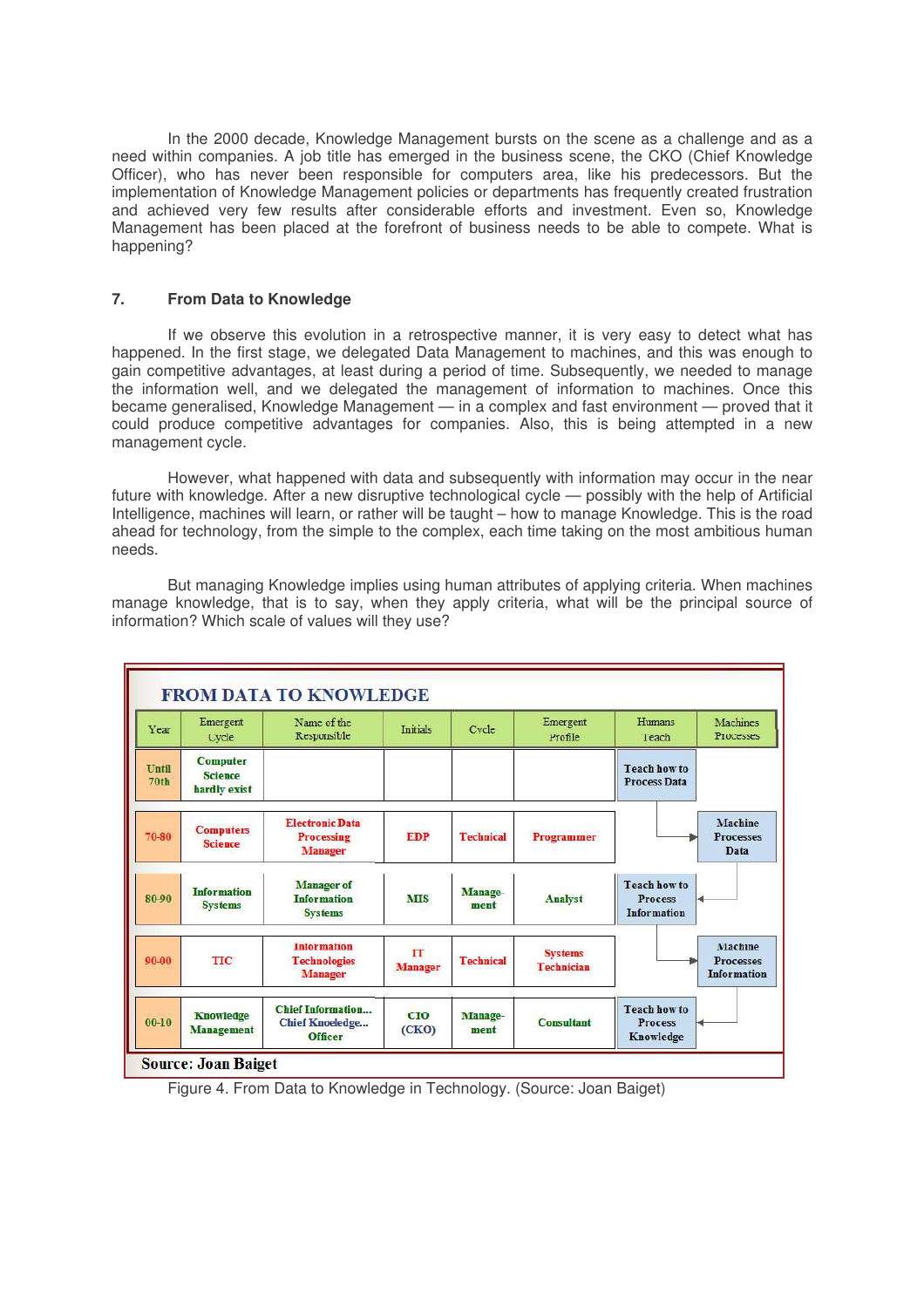#### **8. Technology, Organizations and Knowledge**

We are delegating our relationship with the world to technology, which allows us to surpass the limits of our own capacities. An excavator only increases man's strength. A microscope only amplifies his sight. A computer merely enlarges his immediate memory and his capability to manage and communicate.

On the other hand, we increasingly relate to others through a symbolic world, which does not stop growing with more and more digital contents (textual and numeric information, images, videos, voice records...), which are unavoidably managed by ICT. When we spend time in front of our computer, we interact with this symbolic world.

Apart from projections and perceptions (science fiction, poetry, etc.), it is of vital importance that the contents of the symbolic world show the truth about the real world they represent. If we look for the existing stock, this quantity should be in the warehouse; if we look at the price of a trip, the agent and the destination, they should all be realities; if we read a news report, it should be factual, etc. Because otherwise, we will have problems with the decisions we make regarding the real world, since the knowledge we pretend to have of this world will not be so, based on realities that do not really exist.

The individual, as a person, relates to the world, in large measure, through organizations: the company where he/she works, the local or national government, educational, banking and insurance entities, companies in a customer relationship, the traffic department, the health care units, etc. Inevitably, it is here where a diverse appreciation of the facts and particular truths arise. Is my salary fair? Have I received the service I wanted? Was the traffic fine fair? Each organization with which we have a relationship, begins to have ownership of a significant number of facts about us, and at the same time, they can have opposite interests to ours.

There are situations which we can easily see with objectivity. There should be five units of a product in a warehouse. We agree that it "rains" when water falls from the sky. But the limits of "freedom of expression" the definition of "good service" cannot be judged with such objectivity. For this, each side can have its "truth", his/her idea of what it is or what has happened in reality. And this is what seems to happen often in our relationships with organizations.

If, at first, computers were only a local work tool — and the PC ('Personal' Computer) represents this concept well — they were connected later, forming local networks (LANs, Local Area Network) and subsequently became extended networks (WANs, Wide Area Network), although maintaining their private character. Finally, the appearance of the Internet has represented the interconnectivity of the public part of multiple computers.

Therefore, in an initial First Phase, we saw machines being connected. It is, therefore, not strange that during the Second Phase they began to concentrate data. When machines – by agreement between related organizations – manage to have concentrated data or to get free access to it, they will be in Third Phase, the Application of Criteria. In other words, they will arrive at "conclusions" as a result of having gained access to a vast amount of information regarding an event, a person, a family or a company.

But, what will the criteria (leading to conclusions) be based on? Will they be based on the economic interest which moves the vast majority of organisations and governments eager to collect taxes, etc.? Will the repository of information, which will be used as a base of contents for these criteria, be biased information that these organisations would have obtained from transactions with individuals within a particular relationship, without having kept, in conflictive situations, the due respect for a personal point of view?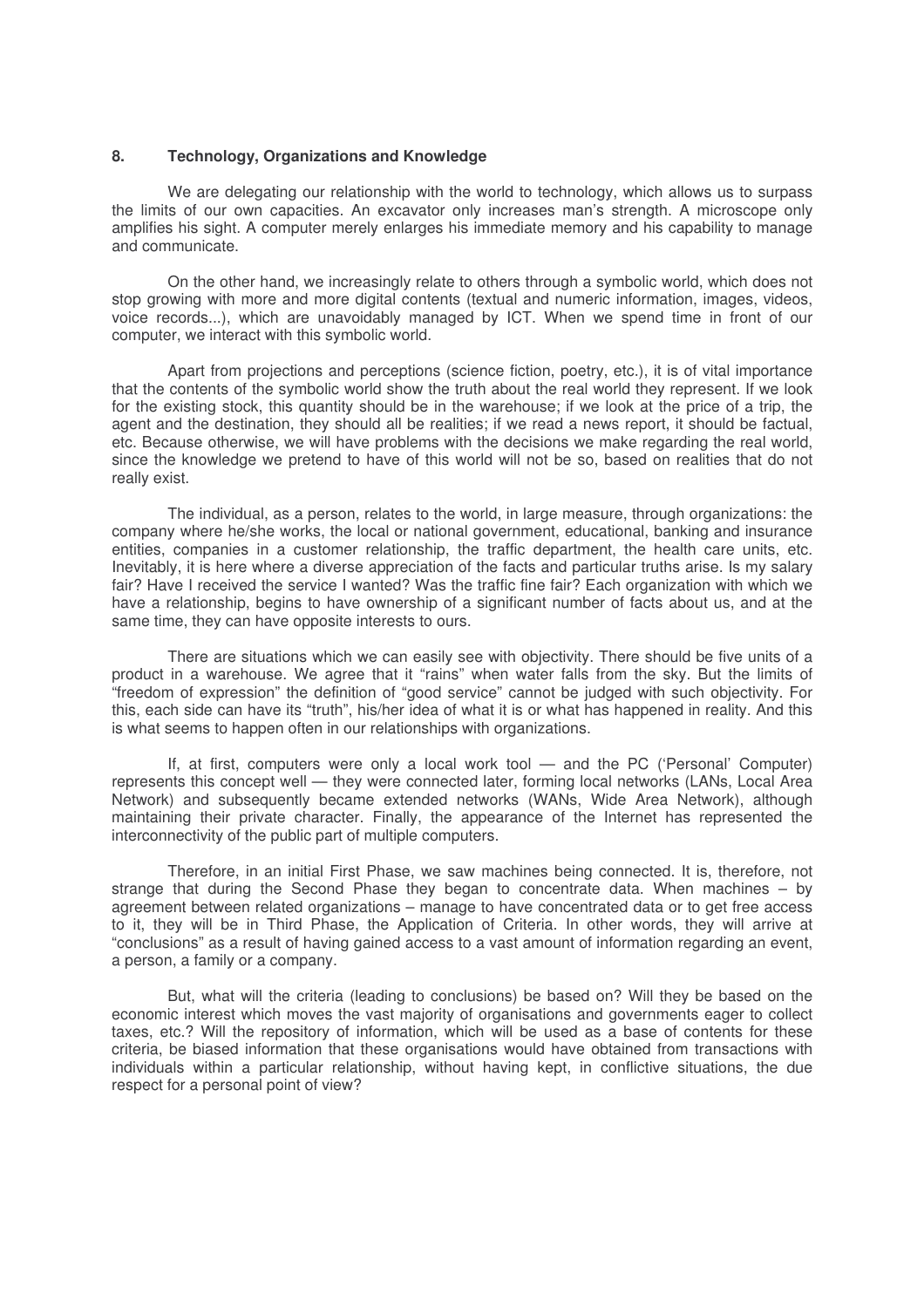## **9. Society, Truth and Falsehood**

The historic concern of man regarding knowledge and truth is not just a subject of the past. Nowadays, numerous voices are raised against the constant presence of lies within our society and the various forms in which they appear: from the most Maquiavellian type of manipulation to the simplest charlatanism. It is in the symbolic world where this battle, with no antecedents, is fought between falsehood and truth.

The symbolic world frequently shows us a real world that does not exist, as we have been able to see recently in order to justify unjustifiable wars. And this lack of conformity with the truth is what produces conflicts that only benefit a few and harm the great majority.

# **10. Wisdom Management: The Last Frontier**

Without being aware of it, we will soon find ourselves immersed in a technological cycle in which machines will be making the decisions. But their "truth" will not have taken into account individuals, but merely the most powerful group: organisations. The symbolic world will contain records of the real world which will not be backed by one of the parts affected, that of the person. The conflict will be inevitable and will not improve companies' performance. Because working with your back to reality and truth, even when this represents an agreement between criteria, can only bring disadvantages and no benefits.

So, we must prepare ourselves to start a new management cycle where we can enhance the value of knowledge driven towards the common good. In other words, an agreement between criteria regarding ethical and moral codes that make us act with wisdom. A praxis which does not only look out for the benefit of businesses but — beyond it — transcends in a quest to discover benefits for the individual, society and the world.

Wisdom management should be this last frontier, where technology will align itself with man and his virtue.

Knowledge should be used to improve the world and not dominate it. Knowledge and goodness should take us to the era of wisdom.

| Wisdom Management: The Last Frontier |                                          |                                                       |                   |                  |                                    |                                      |                                        |
|--------------------------------------|------------------------------------------|-------------------------------------------------------|-------------------|------------------|------------------------------------|--------------------------------------|----------------------------------------|
| <b>Year</b>                          | <b>Emergent</b><br><b>Cycle</b>          | Name of the<br><b>Responsible</b>                     | <b>Initials</b>   | <b>Cycle</b>     | <b>Emergent</b><br><b>Profile</b>  | <b>Humans</b><br>Teach               | <b>Machines</b><br><b>Processes</b>    |
| Until<br>70 th                       | <b>Computer</b><br><b>Science starts</b> |                                                       |                   |                  |                                    | how to Process<br>Data               |                                        |
| 70-80                                | <b>Computers</b><br><b>Science</b>       | <b>Electronic Data</b><br><b>Processing</b>           | <b>EDP</b>        | <b>Technical</b> | <b>Programmer</b>                  |                                      | <b>Processes</b><br>Data               |
| 80-90                                | <b>Information</b><br><b>Systems</b>     | <b>Manager</b> of<br><b>Information Systems</b>       | <b>MIS</b>        | Manage-<br>ment  | <b>Analyst</b>                     | how to process<br><b>Information</b> |                                        |
| $90 - 00$                            | <b>ТІСЛСТ</b>                            | <b>Information</b><br><b>Technologies Manager</b>     | <b>IT Manager</b> | <b>Technical</b> | <b>Systems</b><br><b>Technical</b> |                                      | <b>Processes</b><br><b>Information</b> |
| $00 - 10$                            | <b>Knowledge</b><br><b>Management</b>    | <b>Chief Information/</b><br><b>Knowledge Officer</b> | CIO<br>(CKO)      | Manage-<br>ment  | <b>Consultant</b>                  | how to process<br><b>Knowledge</b>   |                                        |
| $10 - 20$                            | <b>AT</b>                                | <b>Intelligence</b><br><b>Manager?</b>                | IM?               | <b>Technical</b> | $\overline{\mathbf{?}}$            |                                      | <b>Processes</b><br><b>Knowledge</b>   |
| $20 - 30$                            | <b>Wisdom</b><br><b>Management</b>       | <b>Wisdom Manager</b>                                 | <b>WM</b>         | Manage-<br>ment  | $\overline{?}$                     | how to process<br><b>Wisdom</b>      |                                        |
| 30-40                                | $\overline{?}$                           | <b>Wisdom Management</b><br>(The Last Frontier)       | WM?               | <b>Technical</b> | $\overline{2}$                     |                                      | <b>Processes</b><br>Wisdom?            |

Figure 5. Wisdom Management: the last technological cycle.